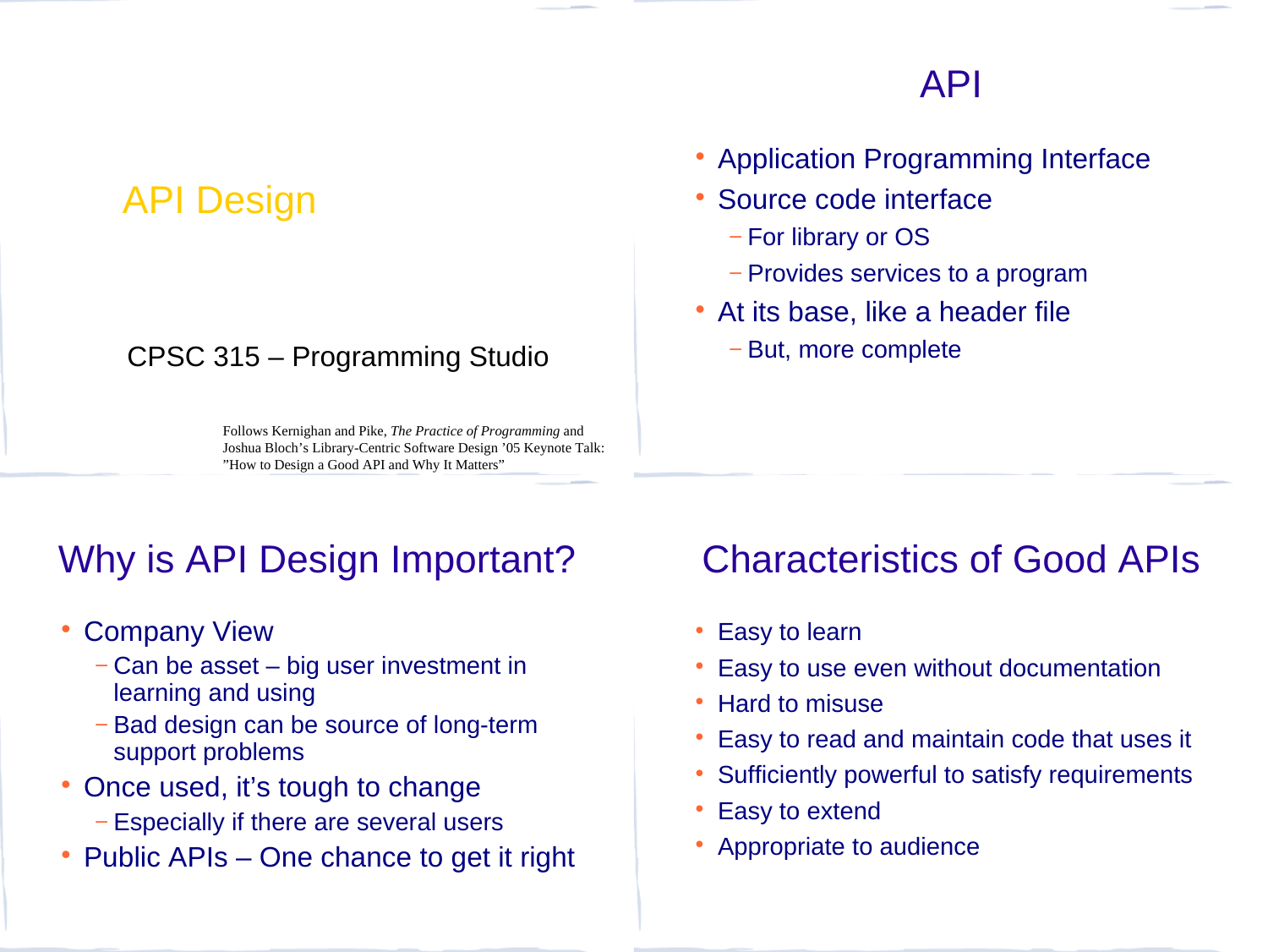# Designing an API

- Gather *requirements*
	- − Don't gather *solutions*
	- − Extract true requirements
	- − Collect specific scenarios where it will be used
- Create short specification
	- − Consult with users to see whether it works
	- − Flesh it out over time
- Hints:
	- − Write plugins/use examples before fully designed and implemented
	- Expect it to evolve

# Broad Issues to Consider in **Design**

- 1. Interface
	- − The classes, methods, parameters, names
- 2. Resource Management
	- − How is memory, other resources dealt with
- 3. Error Handling
	- − What errors are caught and what is done
- Information Hiding
	- − How much detail is exposed
	- − Impacts all three of the above

# 1. Interface Principles

- Simple
- General
- Regular
- Predictable
- Robust
- Adaptable

# **Simple**

- Users have to understand!
- Do one thing and do it well
	- − Functionality should be easy to explain
- As small as possible, but never smaller
	- − *Conceptual weight* more important than providing all functionality
	- − Avoid long parameter lists
- Choose small set of orthogonal primitives
	- − Don't provide 3 ways to do the same thing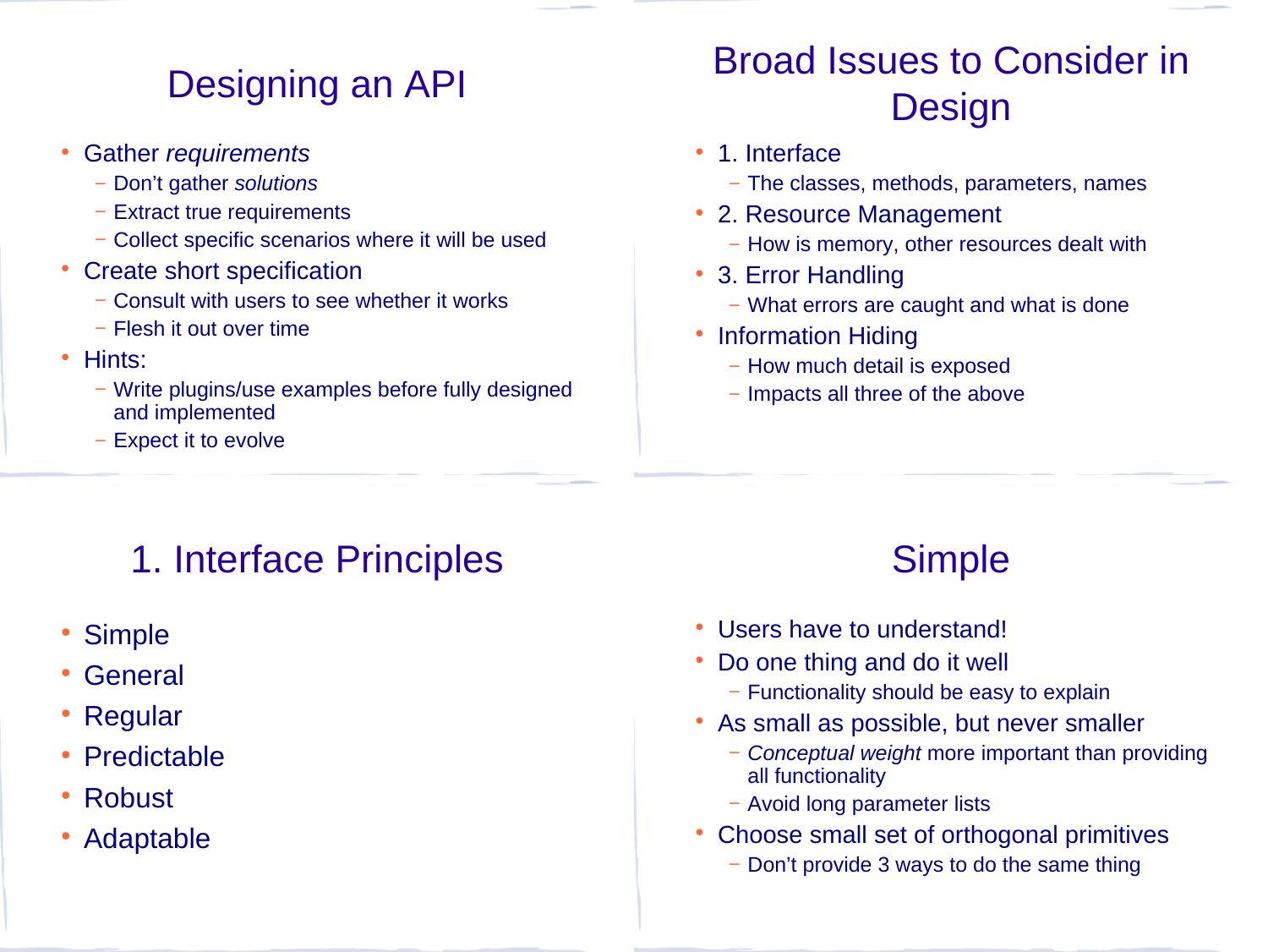### **General**

- Implementation can change, API can't
- Hide Information!
	- − Don't let implementation detail leak into API
	- − Minimize accessibility issues (e.g. private classes and members)
	- − Implementation details can confuse users
- Be aware of what is implementation
	- − Don't overspecify behavior of modules
	- − Tuning parameters are suspect

## Regular

- Do the same thing the same way everywhere
	- − Related things should be achieved by related means
		- Consistent parameter ordering, required inputs
		- Functionality (return types, errors, resource management)
- Names matter
	- − Self explanatory
	- − Consistent across API
		- Same word means same thing in API
		- Same naming style used
		- Consistent with related interfaces outside the API

## Predictable

- Don't violate the principle of Least Astonishment
	- − User should not be surprised by behavior
	- − Even if this costs performance
- Don't reach behind the user's back
	- − Accessing and modifying global variables
	- − Secret files or information written
	- − Be careful about static variables

#### Predictable

- Try to minimize use of other interfaces
	- − Make as self-contained as possible
	- − Be explicit about external services required
- Document!
	- − *Every* class, method, interface, constructor, parameter, exception
	- − When states are kept, this should be very clearly documented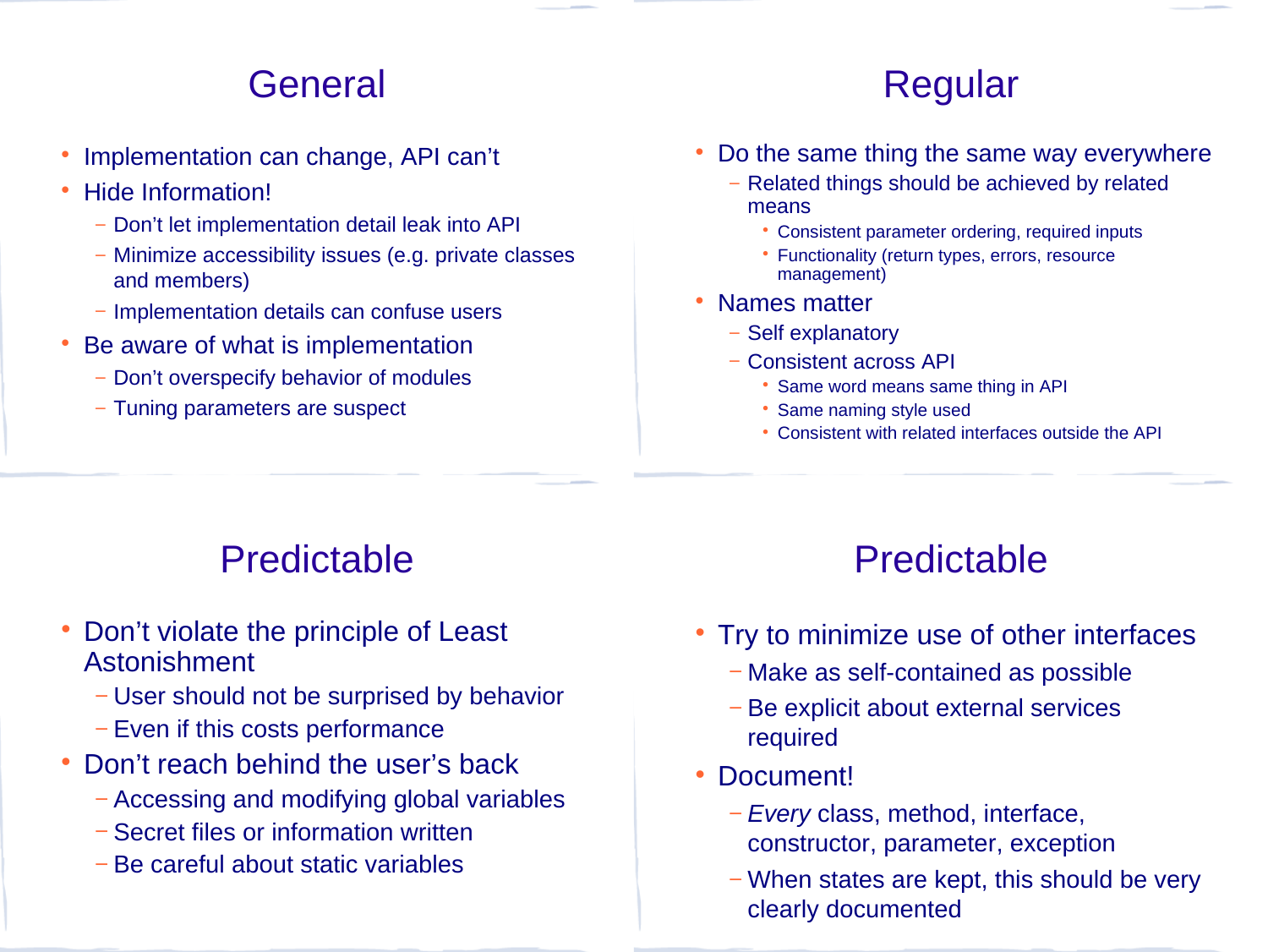### Robust

- Able to deal with unexpected input
- Error Handling (see later)

#### Adaptable

- API can be extended, but never shortened
	- − Heavily used APIs likely *will* be extended
- Information Hiding
	- − Implementation details should not affect API

## 2. Resource Management

- Determine which side is responsible for
	- − Initialization
	- − Maintaining state
	- − Sharing and copying
	- − Cleaning up
- Various resources
	- − Memory
	- − Files
	- − Global variables

## Resource Management

- Generally, free resources where they were allocated
- Return references or copies?
	- − Can have huge performance and ease of use impact
- Multi-threaded code makes this especially critical
	- − *Reentrant*: works regardless of number of simultaneous executions
	- − Avoid using anything (globals, static locals, other modifications) that others could also use
	- − Locks can be important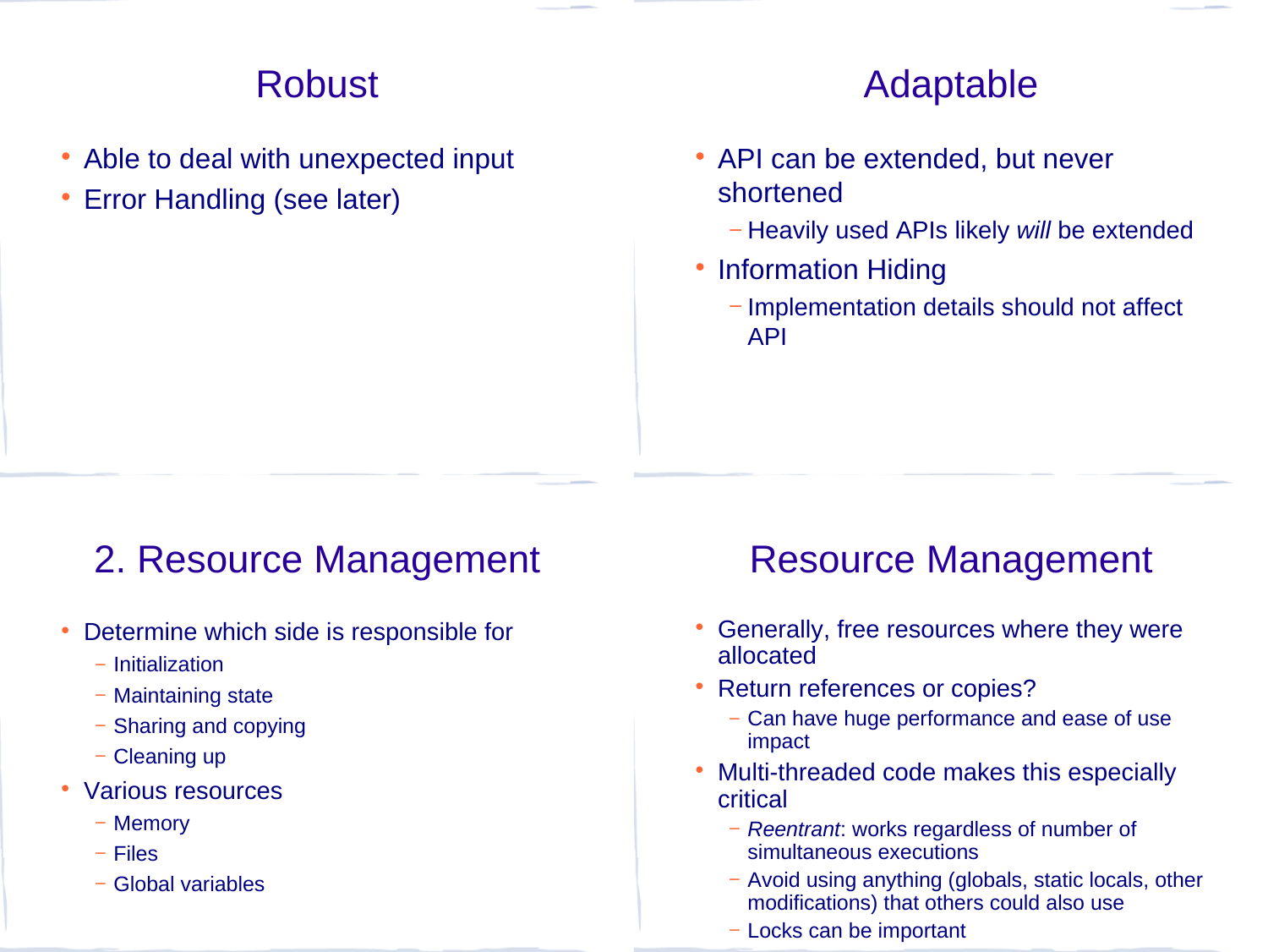# 3. Error Handling

- Catch errors, don't ignore them
- "Print message and fail" is not always good
	- − Especially in APIs
	- − Need to allow programs to recover or save data
- Detect at low level, but handle at high level
	- − Generally, error should be handled by *calling* routine
	- − The callee can leave things in a "nice" state for recovery, though
		- Keep things usable in case the caller can recover

#### Fail Fast

- Report as soon as an error occurs
- Sometimes even at compile time!
	- − Use of static types, generics

# Error Management

- Return values
	- − Should be in form the calling function can use
	- − Return as much useful information as possible
	- − *Sentinel* values only work if function cannot return all possible values of that type
	- Define pairs, or return another parameter to indicate errors
- Use error "wrapper function" if needed
	- − Consistent way of marking, reporting error status
	- − Encourages use
	- But, can add complexity

# **Exceptions**

- Generally indicate a programming error
- Programming construct
	- − Set exception value (e.g. as return)
	- − Other program operation when exception thrown
	- − Exceptions usually in global registry
- Include information about failure
	- − For repair and debugging
- Exceptions should generally be unchecked
	- − Automatically process globally, rather than require explicit checks over and over